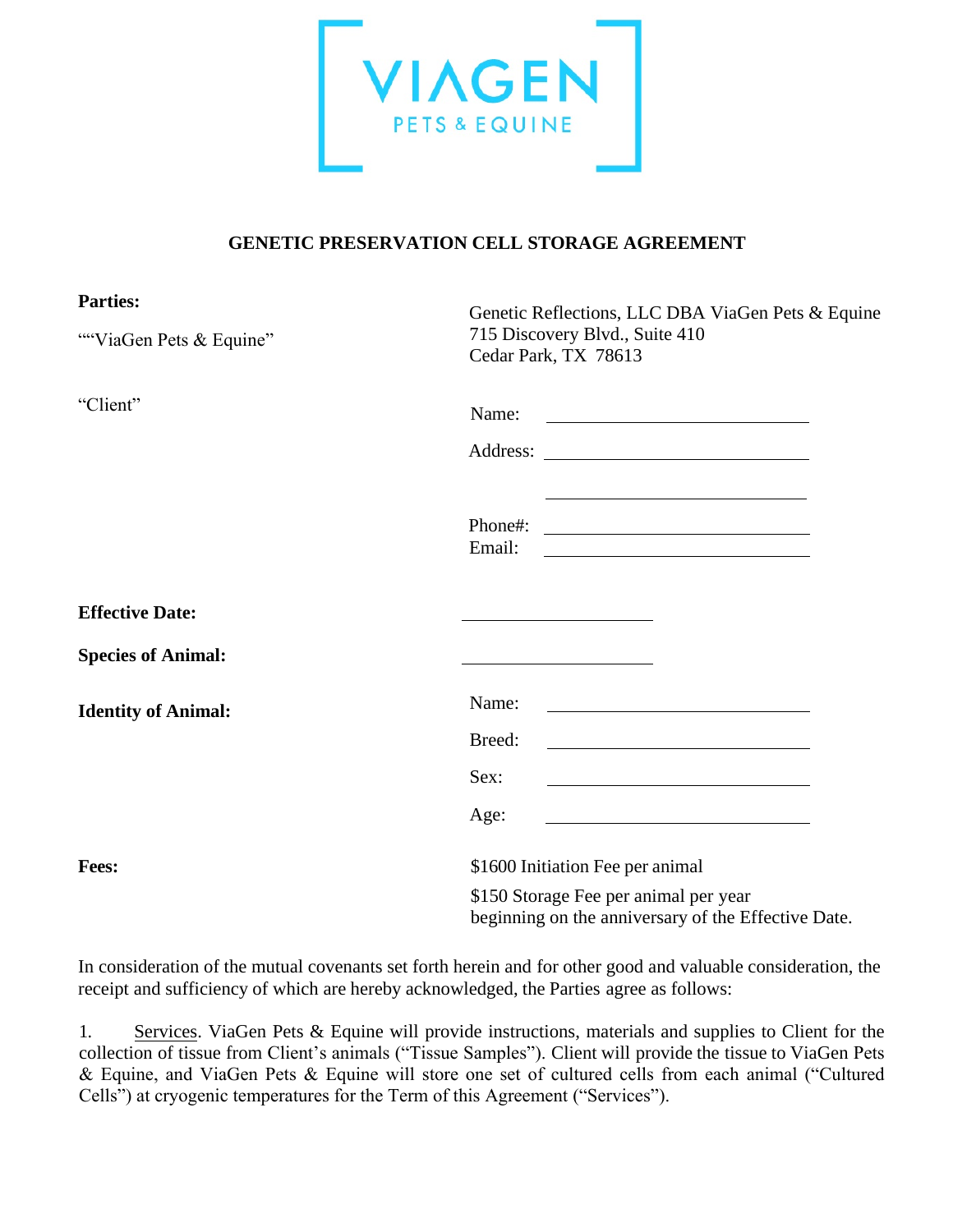1.1 If Client already has Tissue Samples stored with an entity other than ViaGen Pets & Equine and desires to transfer such material to ViaGen Pets & Equine, Client will arrange and pay for shipment of the such material to ViaGen Pets & Equine, under shipping methods and conditions agreed to in advance by ViaGen Pets & Equine.

2. Term. This Agreement is effective from the Effective Date until terminated by either party as set forth herein.

3. Fees. The Initiation Fee is due at the inception of this Agreement, and at the time this Agreement is amended to add any animals. ViaGen Pets & Equine will not perform any of the Services described in Section 1 hereof with respect to any animal until the Initiation Fee for such animal is received. ViaGen Pets  $\&$ Equine will invoice Storage Fees on the anniversary of the Effective Date. Client agrees that ViaGen Pets & Equine may change the Fees for Services at any time in its sole discretion, without notice to Client. Client will pay ViaGen Pets & Equine \$300 for each Biopsy Kit that is not used. If Client fails to pay any amount due herein by its due date, Client agrees to pay ViaGen Pets & Equine a finance charge equal to the lesser of the maximum interest rate allowed by law or 18% per annum of the entire unpaid balance due.

4. Application of Fees to Cloning Services Agreement. If Client and ViaGen Pets & Equine enter into an agreement for cloning services whereby ViaGen Pets & Equine will attempt to clone an animal or animals from a line of Cultured Cells, ViaGen Pets & Equine will apply the amounts paid for the Initiation Fee and annual Storage Fees for that particular line of Cultured Cells towards the cloning fees due under that cloning services agreement.

5. Payment. Client will pay ViaGen Pets & Equine the Initiation Fee via credit card. If the Client fails to return the Biopsy Kit to ViaGen Pets & Equine, ViaGen Pets & Equine will refund \$1,300 to the Client (retaining \$300 for the unused Biopsy Kit). Client will pay Storage Fees within 30 days of the date of ViaGen Pets & Equine's invoice.

6. Return Delivery. Subject to Section 8, at the written request of Client, ViaGen Pets & Equine will deliver to the location directed by Client, any or all Cultured Cells within 10 days of receipt of such request. All expenses for packaging and shipment, including all charges for any third party agents and insurance during transport, will be the sole responsibility of Client. ViaGen Pets & Equine will invoice Client for these costs, and Client will pay the full amount within 10 days of the invoice date.

7. Representations of Client. Client represents and warrants that (a) it is the empowered representative or the lawful owner of the Animals and the Tissue Samples, (b) it has sufficient rights to use, and to permit ViaGen Pets & Equine and its subcontractors to use, the Animals and Tissue Samples as contemplated by this Agreement,(c) has the full capacity and authority to enter this Agreement, (d) the Tissue Samples originated in the United States, or such Tissue Samples are lawfully within the United States or will be shipped to ViaGen Pets & Equine in the United States in accordance with applicable United States law, (e) client agrees to immediately inform ViaGen Pets & Equine of any change in ownership of the Cultured Cells by signing a Transfer Agreement and (f) it will identify in this contract if cell lines for cloning efforts have been genetically manipulated (i.e. transgenic or gene edited) prior to shipment to lab and nuclear transfer.

8. Property Rights.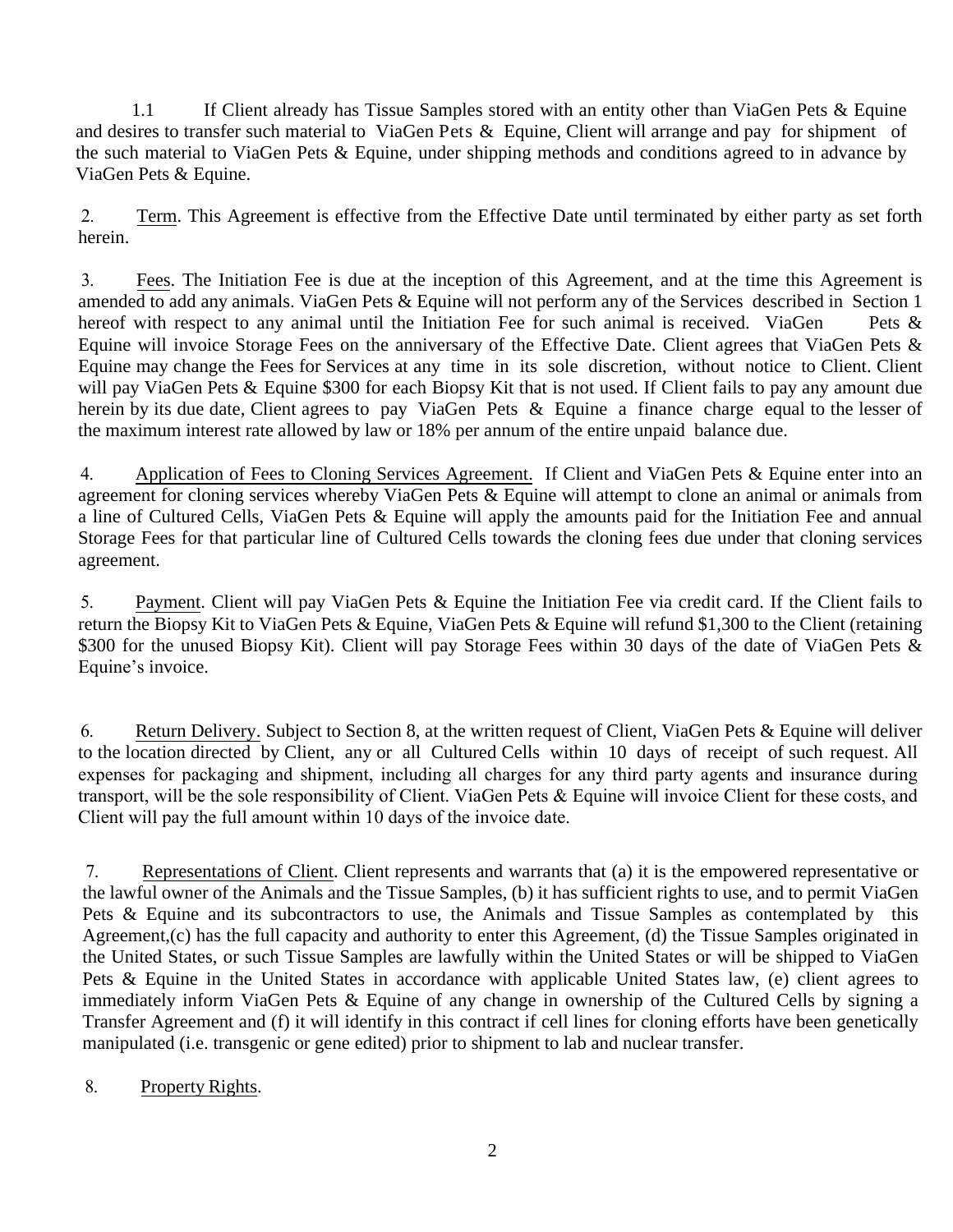8.1 Cultured Cells. Client shall be the sole and exclusive owner of Cultured Cells at all times during the term of this Agreement and, subject to Section 8, following termination or expiration of this Agreement. Within 30 days from the expiration or termination of this Agreement, Client must provide written direction to ViaGen Pets & Equine stating the location to which Client desires to have Cultured Cells delivered at Client's expense. Where no such written direction is received within 30 days of termination of this Agreement, ViaGen Pets & Equine shall dispose of the Cultured Cells and any other tissue provided by Client.

8.2 Security Interest. Client hereby grants to ViaGen Pets & Equine a security interest in and agrees that ViaGen Pets & Equine has and will continue to have a security interest in the Cultured Cells (to the extent Client has any ownership interest in such property) to secure payment of all amounts due under this agreement.

## 9. Termination.

9.1 Termination by ViaGen Pets & Equine. ViaGen Pets & Equine may terminate this Agreement at any time without cause upon providing Client written notice of termination. Upon receipt of notification of termination under this Section 8.1, Client must provide ViaGen Pets & Equine with written direction as to the location Client wishes to have Cultured Cells delivered or otherwise direct ViaGen Pets & Equine as to the disposal of Cultured Cells. Where no such written direction is received within 30 days of termination of this Agreement, ViaGen Pets & Equine may dispose of Cultured Cells. ViaGen Pets & Equine will have no right to use, sell or reproduce, or allow others to use, sell or reproduce, Cultured Cells.

9.2 Termination by Client. Client may terminate this Agreement without cause by providing 30 days written notice to ViaGen Pets & Equine prior to such termination, provided, however, that in such event Client agrees to pay ViaGen Pets & Equine for the cost of labor, materials and expenses incurred by ViaGen Pets & Equine in performance of this Agreement through the date of termination to the extent that such expenses are in excess of the previous payments made by Client. Client shall pay ViaGen Pets & Equine all amounts due within 30 days of the date of ViaGen Pets & Equine's invoice. If payment is not received within 30 days of invoice, ViaGen Pets & Equine may destroy the Cultured Cells. In the event of termination pursuant to this Section 8.2, Client will not be entitled to a refund of any amounts paid to ViaGen Pets & Equine under this Agreement.

9.3 Termination for Breach. In the event that either Party hereto fails to perform any of its obligations hereunder, or to comply with the terms and conditions of this Agreement, and (if such breach is capable of remedy) fails to remedy the same within 30 days after service of a notice by the other Party, or within 5 days in the event of a failure to pay any amount due hereunder, or any Party shall become insolvent, the other Party hereto shall have the right to terminate this Agreement by giving 7 days notice in writing to the defaulting Party. In the event of termination due to a breach by Client, ViaGen Pets & Equine may destroy all Cultured Cells.

9.4 Effect of Termination. The termination of this Agreement from any cause shall not release any Party from any liability which has already accrued at the time of termination or which thereafter may accrue in respect of any act or omission occurring prior to such termination. Sections 6, 7, 9, 10, 11, 12 and applicable subparts of Section 13 will survive termination of this Agreement.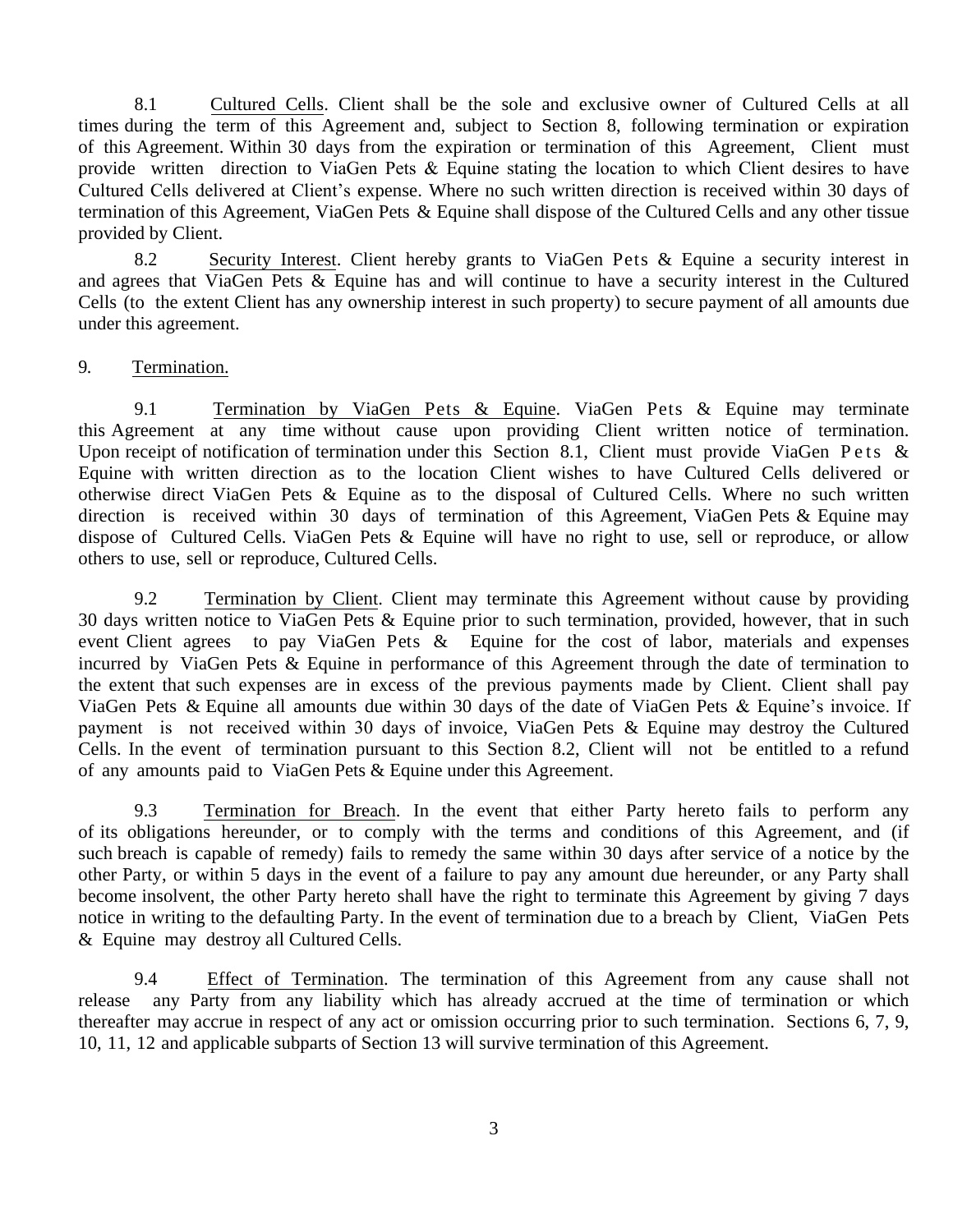10. No Warranty. VIAGEN PETS & EQUINE MAKES NO EXPRESS OR IMPLIED WARRANTY, INCLUDING WARRANTIES OF MERCHANTABILITY OR FITNESS FOR A PARTICULAR PURPOSE. Additionally, ViaGen Pets & Equine disclaims any warranty that the Cultured Cells will be usable to produce animal clones. ViaGen Pets & Equine is not responsible for any loss associated with the storage of cells, including but not limited to, LN2 refrigerator failure, cell line contamination or senescence. Client acknowledges that Tissue Samples or Cultured Cells may be contaminated or infected with disease prior to their shipment to ViaGen Pets & Equine, and that ViaGen Pets & Equine makes no representation or warranty with respect to the contamination or infection of Tissue Samples or Cultured Cells.

11. Insurance. Client will maintain any and all insurance as Client deems appropriate on Client's property in ViaGen Pets & Equine's possession. Client acknowledges and agrees that ViaGen Pets & Equine will use reasonable care in preserving Client's property, but that ViaGen Pets & Equine does not insure the safety of or provide insurance coverage on any of Client's property.

12. Indemnification. Client shall indemnify and hold harmless ViaGen Pets & Equine, its parent, subsidiaries, affiliates, successors, assignees, employees, officers, directors, agents, or subcontractors from and against any and all suits, claims, losses, forfeitures, demands, fees, damages, liabilities, costs, expenses, obligations, proceedings, or injuries, of any kind or nature, including reasonable attorney's fees which ViaGen Pets & Equine may hereafter incur, become responsible for, or pay out as a result of the Client's breach of any term or provision of this Agreement, or a claim of lien or encumbrances made by third parties.

13. LIMITATION OF LIABILITY. IN NO EVENT SHALL VIAGEN PETS & EQUINE BE LIABLE IN CONTRACT, TORT OR OTHERWISE FOR INCIDENTAL OR CONSEQUENTIAL DAMAGES OF ANY KIND, INCLUDING, WITHOUT LIMITATION, ECONOMIC DAMAGE OR LOST PROFITS, REGARDLESS OF WHETHER VIAGEN PETS & EQUINE SHALL BE ADVISED, SHALL HAVE OTHER REASON TO KNOW, OR IN FACT SHALL KNOW OF THE POSSIBILITY. NOTWITHSTANDING ANYTHING TO THE CONTRARY IN THIS AGREEMENT, IN NO EVENT SHALL VIAGEN PETS & EQUINE'S LIABILITY ARISING FROM OR IN CONNECTION WITH THIS AGREEMENT EXCEED THE AMOUNT PAYABLE TO VIAGEN PETS & EQUINE UNDER THIS AGREEMENT.

## 14. Miscellaneous

14.1 Assignment. Client may not assign or otherwise transfer this Agreement without the prior written consent of ViaGen Pets & Equine, such consent to not be unreasonably withheld.

14.2 Forum and Legal Fees. The Parties agree that prior to initiating any legal proceedings against the other, the Parties will engage a neutral mediator who will be charged with assisting the parties to reach a mutually agreeable resolution of all contested matters. The mediation shall take place in Texas, USA and will be conducted in the English language. The mediator shall be chosen by mutual agreement of the Parties and the mediator's fees shall be borne equally by the Parties. In the event that a mediator cannot be agreed upon by the Parties, each Party shall choose a mediator and the two mediators shall together choose a third mediator who will conduct the mediation. The costs of the two mediators chosen to choose the third mediator shall be borne equally by the Parties. The Parties agree to participate in the mediation in good faith.

14.3 Severability. If any provision of this Agreement is held by a court of law to be illegal, invalid or unenforceable, that provision shall be deemed amended to achieve as nearly as possible the same economic effect as the original provision, and the legality, validity and enforceability of the remaining provisions of this Agreement shall not be affected or impaired.